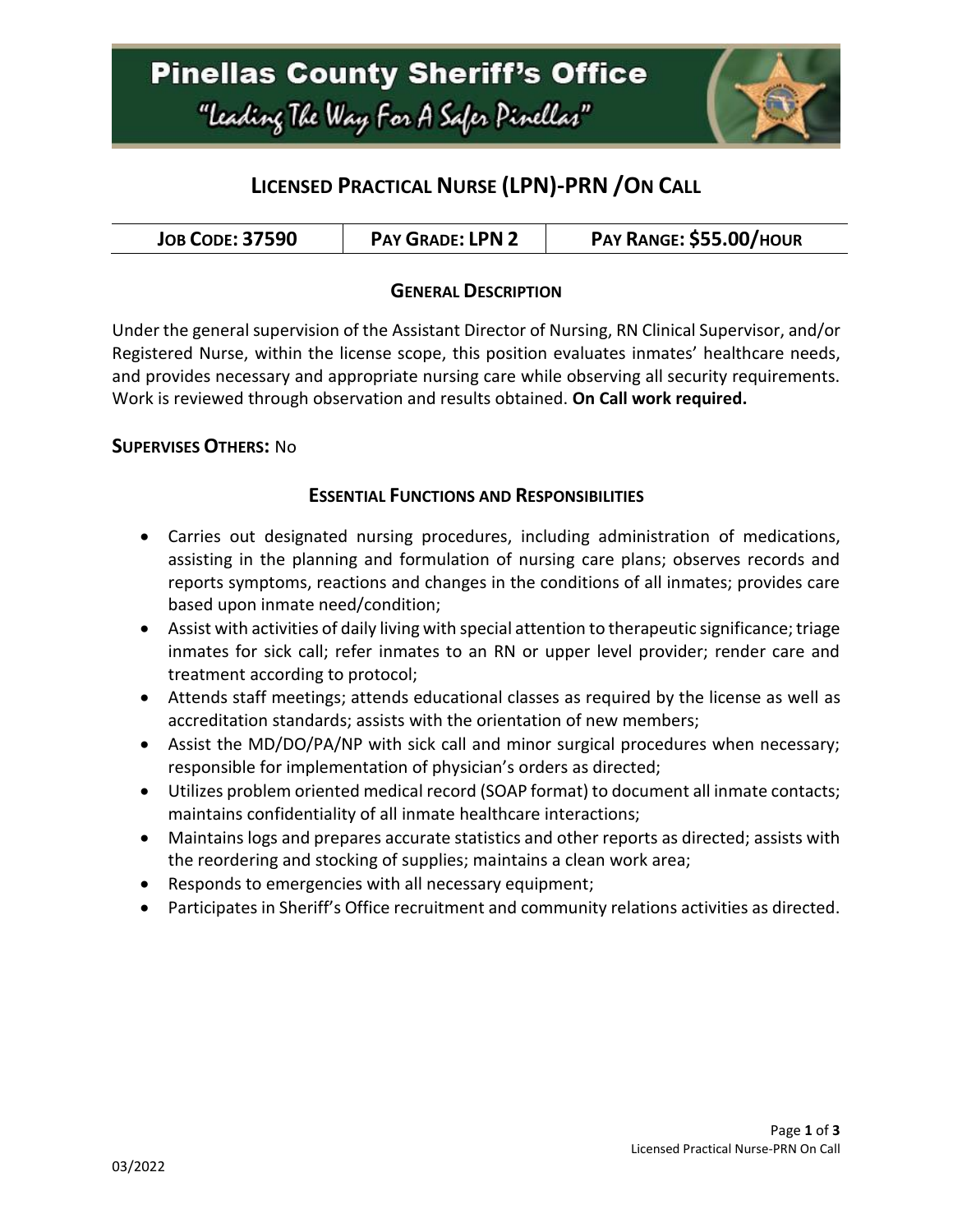

This list is not intended to be all-inclusive and you may not be responsible for every item listed. The employer reserves the right to assign additional functions and responsibilities as necessary.

## **QUALIFICATIONS**

- High school graduation or equivalent diploma from an institution accredited by an accrediting body recognized by the U. S. Dept. of Education or licensed as a degree granting institution by the Commission for Independent Education
- Graduation from an accredited licensed practical nursing program
- Licensed as a Licensed Practical Nurse (LPN) in the State of Florida
- Maintain appropriate, unrestricted credentials according to the licensure, certification, and registration requirements of the jurisdiction
- Satisfactory completion of 30 + hour IV Certification
- CPR BLS or ACLS Certification
- Must possess a valid Florida driver's license
- Consideration for this position requires a credit check

## **KNOWLEDGE, SKILLS, AND ABILITIES**

- Knowledge of organizational procedures, policies, practices, rules and regulations governing activities of the administrative functions and their interpretations
- Ability to work independently on complex and confidential tasks
- Ability to interact effectively and courteously with all, and to establish and maintain effective working relationships with members, other agencies, and the public
- Ability to perform all functions of the job classification without posing a direct threat to the health or safety of other individuals in the workplace